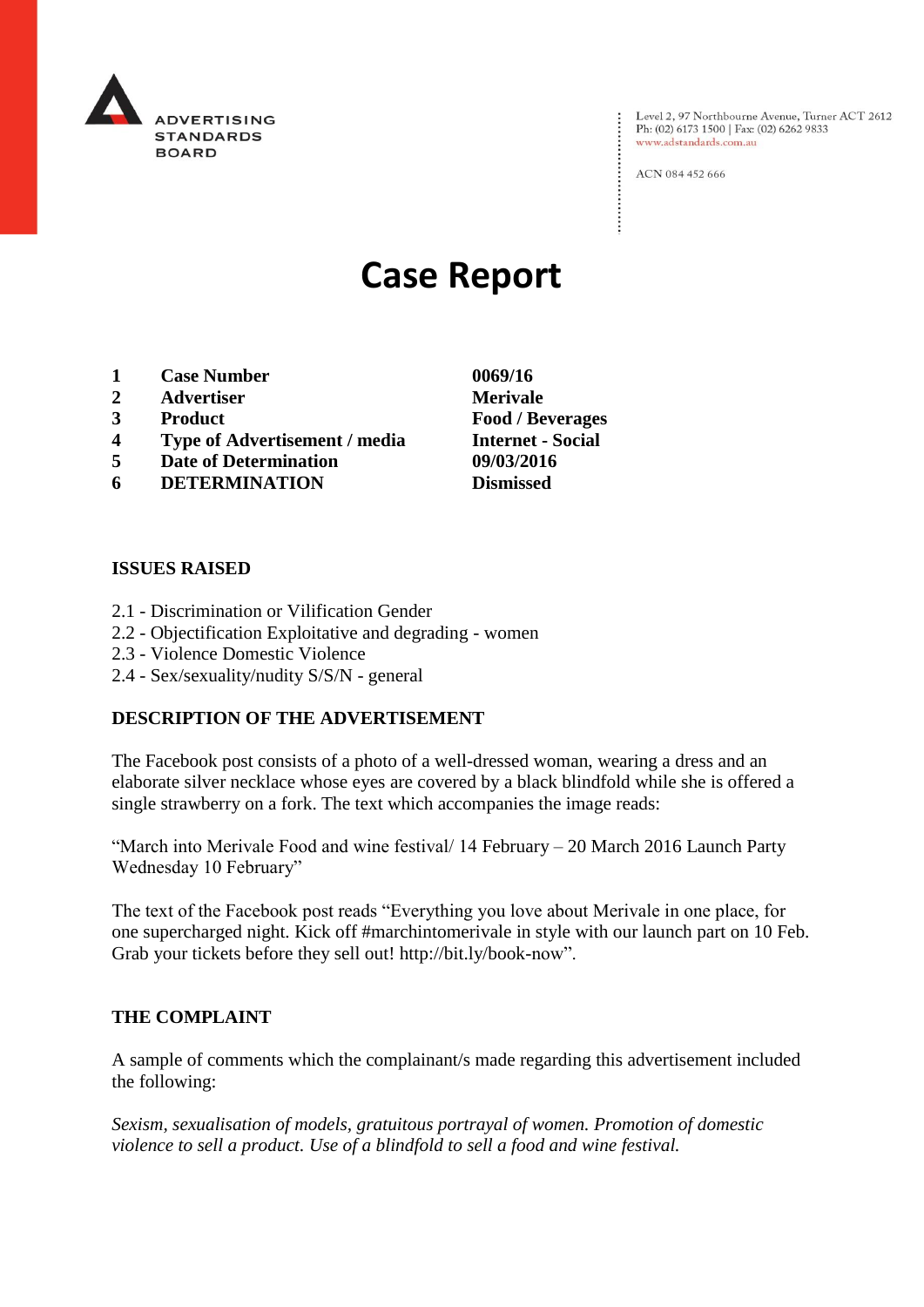## **THE ADVERTISER'S RESPONSE**

Comments which the advertiser made in response to the complainant/s regarding this advertisement include the following:

*Complaint reference number: 0069/16 - Merivale*

*We act for Merivale and are instructed to respond to your letter regarding a complaint made about Merivale's Facebook advertising for its "Walk into Merivale Food and Wine Festival".*

*It is not entirely clear from the copy of the complaint provided to Merivale which advertisement is the subject of a complaint. However, our client believes that the complainant is referring to the post made on its Facebook page on 15 January 2016.*

*The Facebook post consists of a photo of a well-dressed woman, wearing a dress and an elaborate silver necklace whose eyes are covered by a black blindfold while she is offered a single strawberry on a fork. The text which accompanies the image reads:*

*"March into Merivale Food and wine festival/ 14 February – 20 March 2016 Launch Party Wednesday 10 February"*

*The text of the Facebook post reads "Everything you love about Merivale in one place, for one supercharged night. Kick off #marchintomerivale in style with our launch part on 10 Feb. Grab your tickets before they sell out! http://bit.ly/book-now".*

*The Facebook post is part of a coordinated advertising campaign to promote our client's March into Merivale festival and in particular its launch party which took place last week. The festival, which is now in its 8th year, celebrates the range of restaurants and bars which form part of the Merivale group, including Uccello, Felix, est. and the recently opened The Paddington.*

*Each year, the March into Merivale festival has a theme around which the events of the festival and the advertising campaign are organised. This year, the theme of the festival is "Guilty Pleasures" which refers to the food and beverages exhibited through the festival and presented on a scale ranging from "mildly mischievous" to "blissfully bad". Consumers are also assured that "at Merivale, we've always believed in treating yourself".*

*The image of the blind folded woman has been used throughout this year's March into Merivale advertising campaign and is a specific reference to the March in Merivale "Mystery Feasts", whereby consumers can book a dinner at one of a selection of Merivale restaurants for a fixed price per head and are informed of the precise restaurant location only hours before their dinner.*

*The March into Merivale advertising was created around a brief covering the themes of "Guilty Pleasures" and "Mystery" and "Daring". The image in the Facebook post is a playful one, created in order to convey the concept of mystery and food. The model used is aged over 18 years and the target audience for all Merivale advertising is over 18s.*

*Merivale submits that it is clear from the Facebook post that there is no:*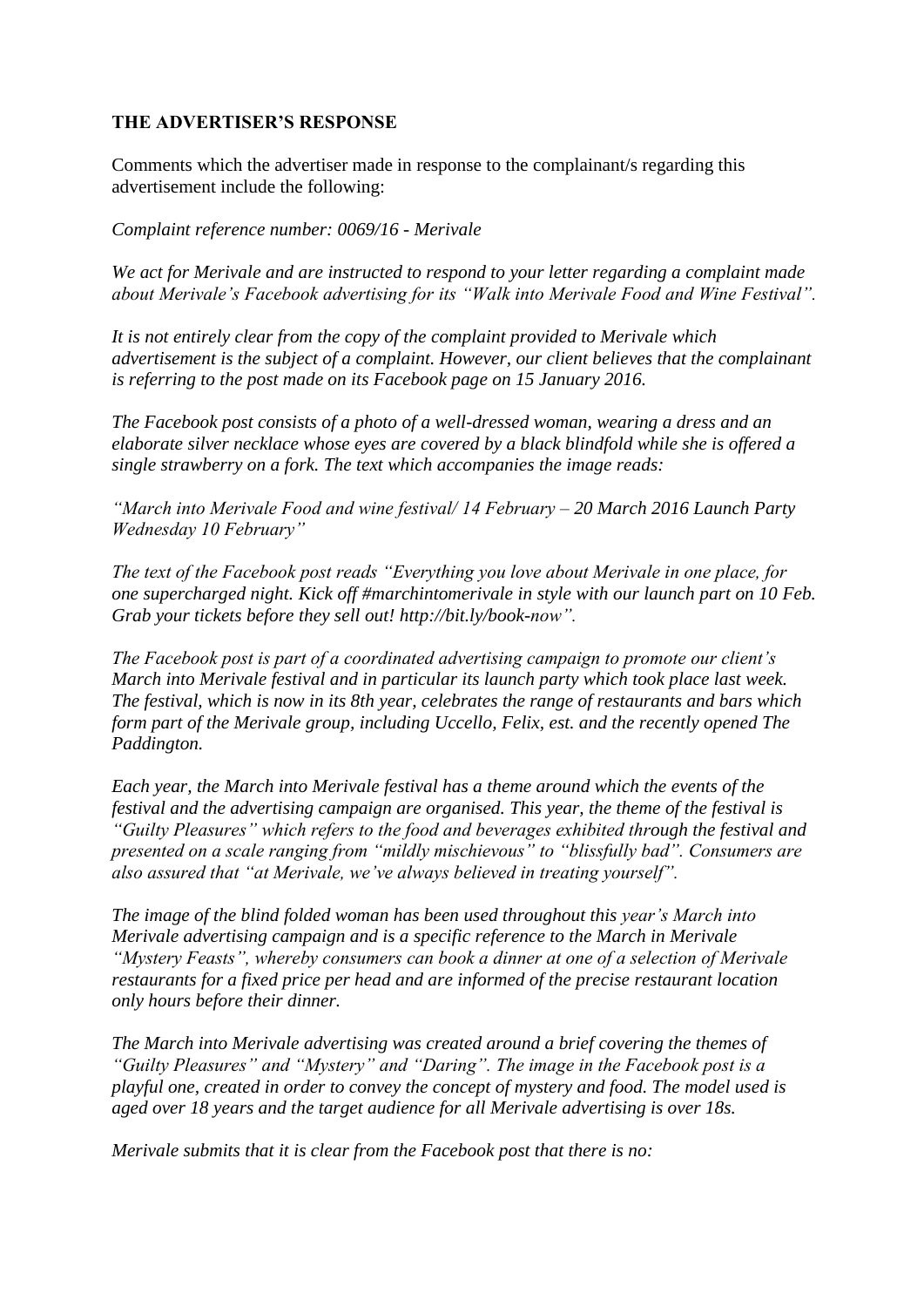*(a) Discrimination or vilification on gender grounds;*

*(b) Objectification of women;*

*(c) Any hint of domestic violence;*

*(d) Any sex, sexuality or nudity.*

*Consistent with the reasoning set out in previous determinations of the Bureau, we also note that:*

*(a) There is no use of sexual appeal in a matter that is either exploitative or degrading;*

*(b) The blind folded woman is not presented in a matter that uses sex appeal in such a way;*

*(c) There is no suggestion that the woman has been blind folded without her consent, or is otherwise restrained or not wishing to taste the food which she is being offered;*

*(d) The woman is dressed entirely appropriately for a glamourous dinner without any hint of sexual imagery.*

*In the circumstances, our client does not believe there is any basis whatsoever for a complaint to be maintained, either on the grounds outlined in your letter or otherwise.*

*We are instructed that Merivale has received glowing feedback about its March into Merivale launch event, not only in relation to the function but also the advertising of the function, which was considered both beautiful and artistic.*

*We are also instructed to assure the Bureau that Merivale takes its legal obligations very seriously and has in place procedures to ensure that its advertising is true, accurate and legally compliant. We trust that we have responded adequately to any questions which the Bureau may have but would also be happy to answer any additional questions the Bureau may have.*

# **THE DETERMINATION**

The Advertising Standards Board ("Board") considered whether this advertisement breaches Section 2 of the Advertiser Code of Ethics (the "Code").

The Board noted the complainants' concerns that the advertisement features a sexist and sexualised image of a woman wearing a blindfold which is inappropriate and promotes domestic violence.

The Board viewed the advertisement and noted the advertiser's response.

The Board considered whether the advertisement complied with Section 2.1 of the Code which requires that 'advertisements shall not portray or depict material in a way which discriminates against or vilifies a person or section of the community on account of race,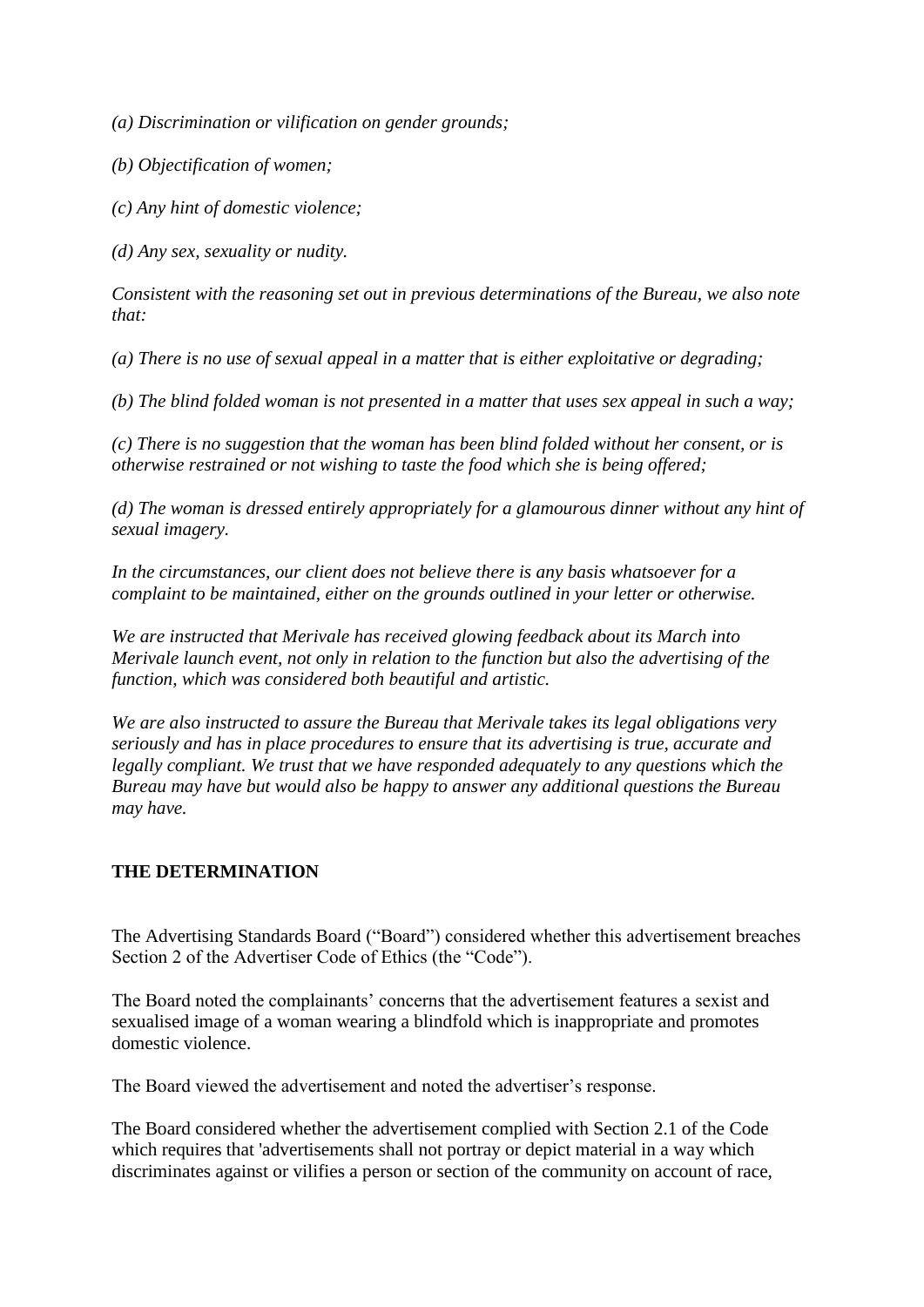ethnicity, nationality, gender, age, sexual preference, religion, disability, mental illness or political belief.'

The Board noted that this Facebook advertisement features an image of a blindfolded woman being fed a strawberry on a fork.

The Board noted the complainant's concern that the use of a woman in the advertisement is gratuitous and sexist.

The Board noted that advertisers are free to use whomever they wish in their advertisements provided it is done in a way that does not breach the Code and considered that use of a woman to promote a Food and Wine Festival is not of itself discriminatory.

The Board noted that the advertised product is a Food and Wine Festival and considered that a depiction of a woman eating a strawberry is not inappropriate in the context of the product advertised.

The Board considered that the advertisement did not portray or depict material in a way which discriminates against or vilifies a person or section of the community on account of gender.

The Board determined that the advertisement did not breach Section 2.1 of the Code.

The Board considered whether the advertisement was in breach of Section 2.2 of the Code. Section 2.2 of the Code states: "Advertising or marketing communications should not employ sexual appeal in a manner which is exploitative and degrading of any individual or group of people."

The Board noted the complainant's concerns that the advertisement depicts women as sex objects and noted that in order to breach this Section of the Code the images would need to be considered both exploitative and degrading.

The Board noted that the woman in the advertisement is wearing a blindfold and the focus is on her open mouth. The Board noted that the woman is being fed a strawberry and considered that in the context of an advertisement for a Food and Wine Festival it is not exploitative to focus on a person eating.

The Board noted that the woman is blindfolded and considered that the use of the blindfold is intended to demonstrate the focus on the taste of food. Overall the Board considered that a depiction of a woman wearing a blindfold to taste food is not degrading.

The Board considered that the advertisement did not employ sexual appeal in a manner which is exploitative and degrading to any individual or group of people.

The Board determined that the advertisement did not breach Section 2.2 of the Code.

The Board considered whether the advertisement was in breach of Section 2.3 of the Code. Section 2.3 states: "Advertising or Marketing Communications shall not present or portray violence unless it is justifiable in the context of the product or service advertised".